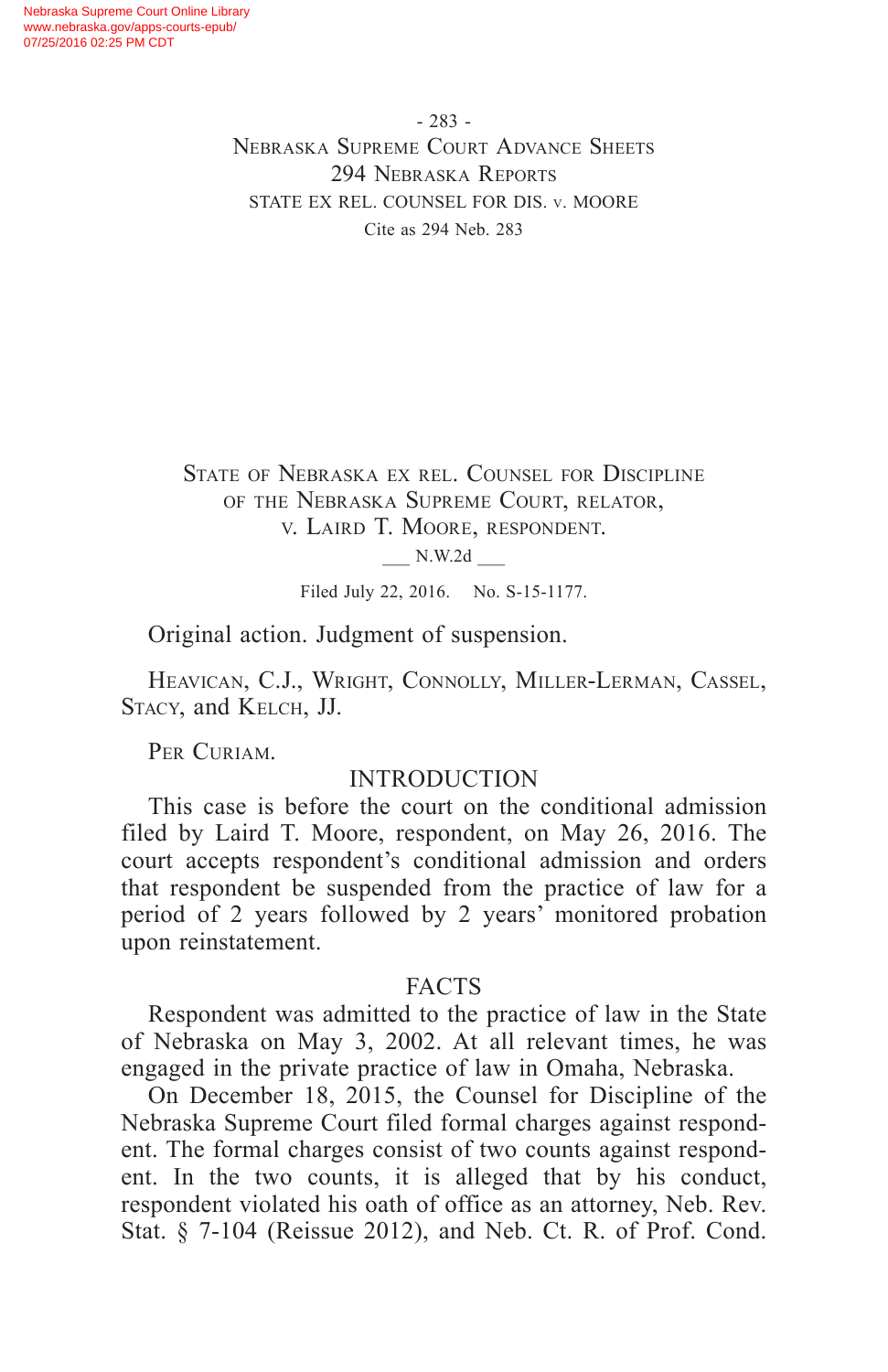- 284 -

### Nebraska Supreme Court Advance Sheets 294 Nebraska Reports STATE EX REL. COUNSEL FOR DIS. v. MOORE Cite as 294 Neb. 283

§§ 3-501.1 (competence); 3-501.3 (diligence); 3-501.4(a) and (b) (communications);  $3-501.15(a)$ , (c), and (d) (safekeeping property); 3-508.1(b) (bar admission and disciplinary matters); and  $3-508.4(a)$  and (d) (misconduct).

With respect to count I, the formal charges state that on November 20, 2014, a client filed a grievance against respondent stating that respondent had failed to adequately represent her in her divorce case. On November 26, the Counsel for Discipline mailed a copy of the client's grievance to respondent at his then-current business address. Respondent was instructed to submit a written response to the client's grievance, but he did not.

On January 15, 2015, the Counsel for Discipline sent a followup letter to respondent directing him to submit a written response to the client's grievance. Respondent did not respond to the January 15 letter. On February 4, the Counsel for Discipline sent another followup letter to respondent. On February 13, respondent called the Counsel for Discipline and stated that he would submit his response to the client's grievance on February 17. On February 18, the Counsel for Discipline received respondent's initial response to the client's grievance.

A copy of respondent's response was mailed to the client, who submitted her reply on March 13, 2015. In her response, the client stated that respondent was not prepared for her trial, he had not contacted witnesses, and he had failed to deliver her file to her new attorney despite repeated requests. The client further stated in her response that respondent failed to provide an accounting of his time to justify the fee she paid him.

On July 10, 2015, the Counsel for Discipline sent a letter to respondent asking for specific information regarding respondent's representation of the client. In addition, the Counsel for Discipline requested that respondent provide evidence that he had deposited the client's \$1,450 advance fee payment into his trust account. The letter was mailed to respondent's personal residence, and it was also sent to his current e-mail address.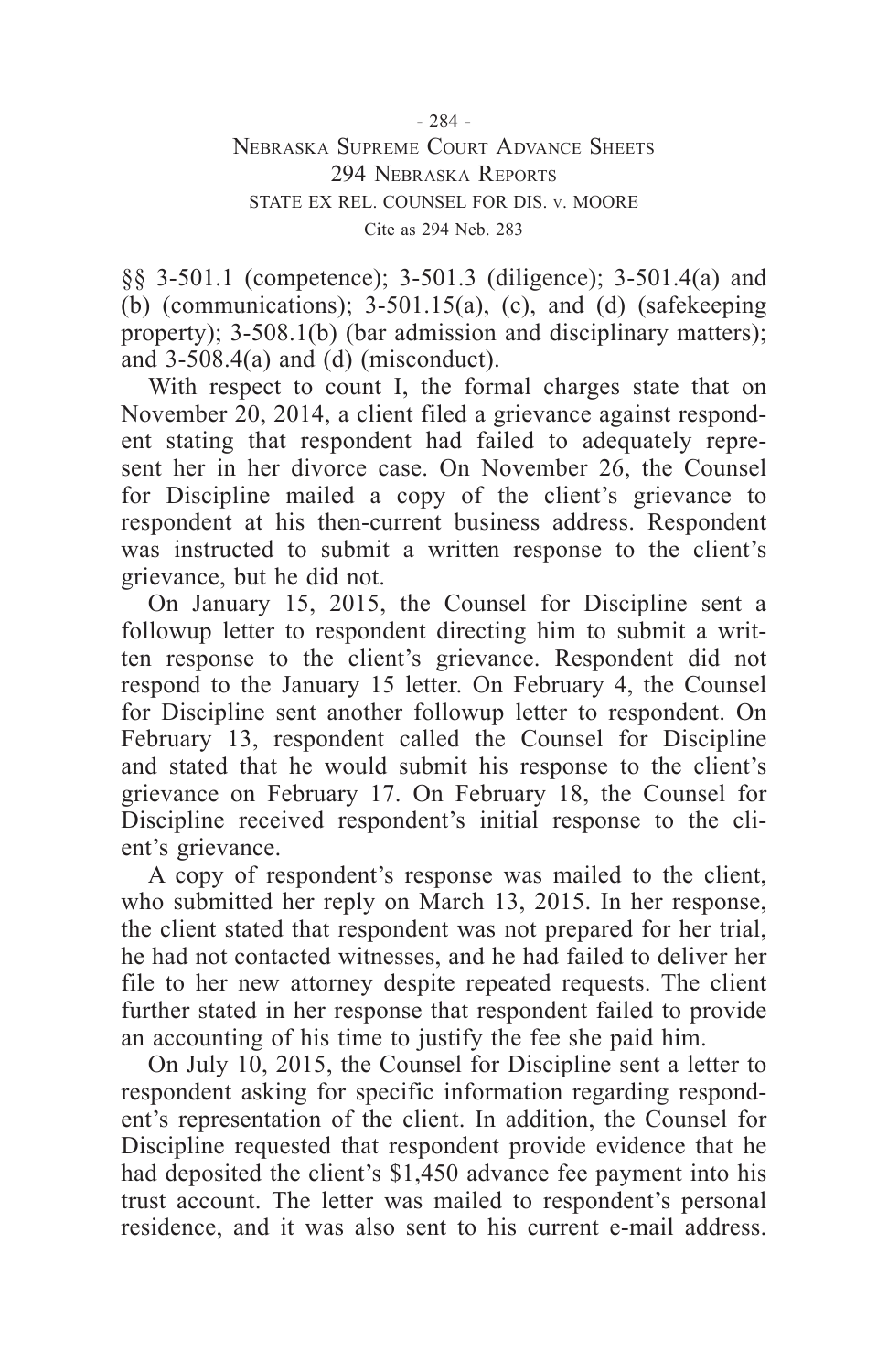- 285 - Nebraska Supreme Court Advance Sheets 294 Nebraska Reports STATE EX REL. COUNSEL FOR DIS. v. MOORE Cite as 294 Neb. 283

The formal charges state that as of December 17, respondent had not yet responded to the July 10 letter.

The formal charges allege that by his actions with respect to count I, respondent violated his oath of office as an attorney and professional conduct rules §§ 3-501.1; 3-501.3; 3-501.4(a) and (b);  $3-501.15(a)$ , (c), and (d);  $3-508.1(b)$ ; and  $3-508.4(a)$ and (d).

With respect to count II, the formal charges state that on January 17, 2011, a second client and her son signed fee agreements with respondent to represent their interests arising from a traffic collision. On March 2, 2015, the second client filed a grievance against respondent stating that respondent had neglected her case and had failed to communicate with her.

On March 5, 2015, the Counsel for Discipline sent respondent a copy of the second client's grievance. Respondent was directed to file a response within 15 working days. The March 5 letter was mailed to respondent by certified mail at his office address maintained by respondent with the Attorney Services Division of the Nebraska Supreme Court. The certified letter was received at respondent's address on March 9. Respondent did not respond to the March 5 letter.

On June 10, 2015, the Counsel for Discipline mailed a follow-up letter to respondent. On June 18, the letter was returned to the Counsel for Discipline as undeliverable.

On July 10, 2015, the Counsel for Discipline sent a copy of its June 10 letter to respondent at his e-mail address. The formal charges state that as of December 17, respondent had not responded to the letter or otherwise contacted the Counsel for Discipline.

The formal charges allege that by his actions with respect to count II, respondent violated his oath of office as an attorney and professional conduct rules §§ 3-501.1, 3-501.3, 3-501.4(a) and (b), 3-508.1(b), and 3-508.4(a) and (d).

On February 29, 2016, respondent filed an answer to the formal charges. By his denials in his answer, respondent raised issues of fact, and accordingly, a referee was appointed.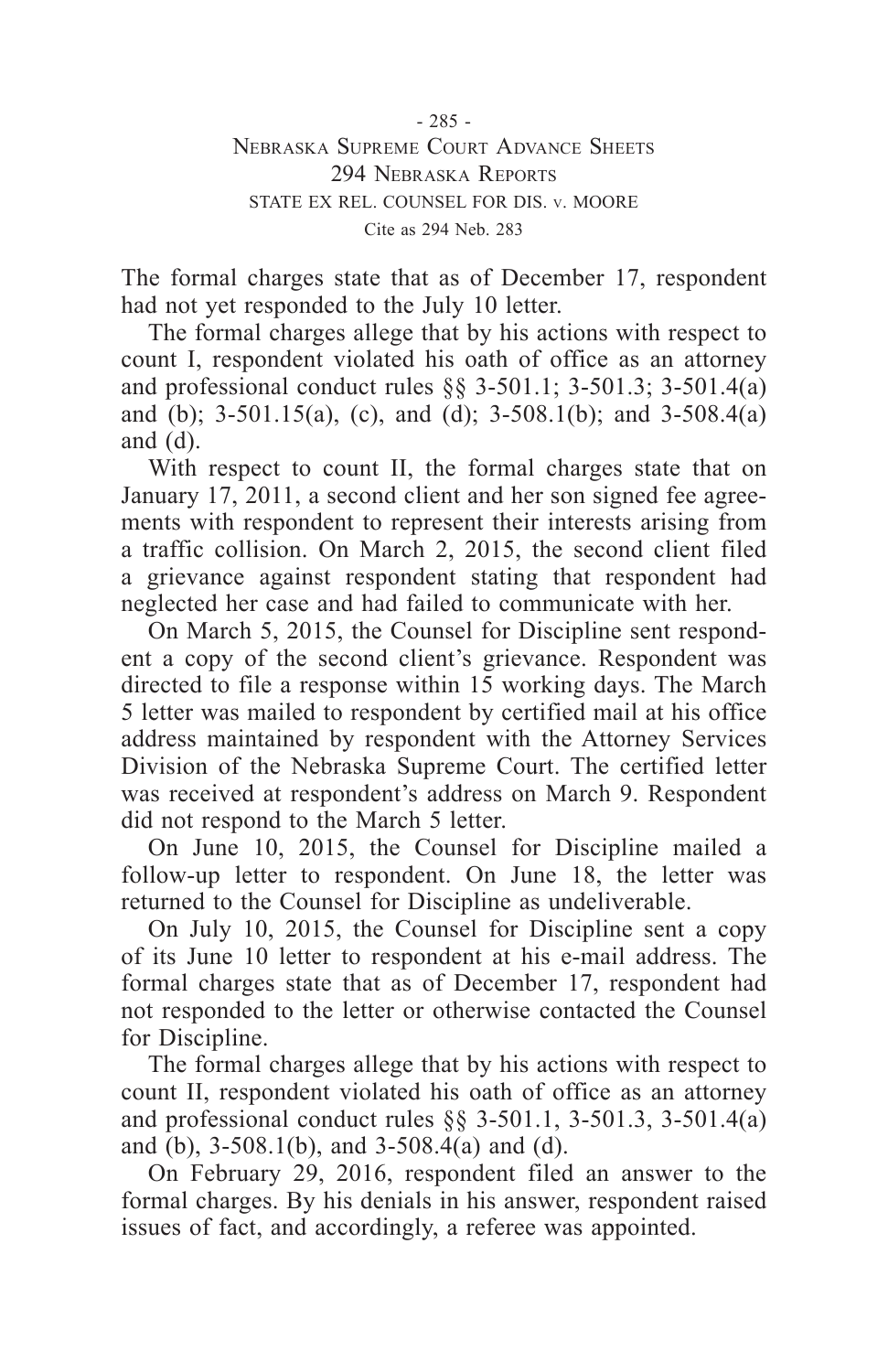### - 286 - Nebraska Supreme Court Advance Sheets 294 Nebraska Reports STATE EX REL. COUNSEL FOR DIS. v. MOORE Cite as 294 Neb. 283

On May 26, 2016, respondent filed a conditional admission pursuant to Neb. Ct. R. § 3-313 of the disciplinary rules, in which he conditionally admitted that he violated his oath of office as an attorney and professional conduct rules §§ 3-501.1; § 3-501.3; 3-501.4(a) and (b); 3-501.15(a), (c), and (d);  $3-508.1(b)$ ; and  $3-508.4(a)$  and (d). In the conditional admission, respondent knowingly does not challenge or contest the truth of the matters conditionally asserted and waived all proceedings against him in connection therewith in exchange for a 2-year suspension followed by 2 years' monitored probation. Upon reinstatement, if accepted, the monitoring shall be by an attorney licensed to practice law in the State of Nebraska and who shall be approved of by the Counsel for Discipline. Respondent shall submit a monitoring plan with his application for reinstatement which shall include, but not be limited to, the following: During the first 6 months of probation, respondent will meet with and provide the monitor a weekly list of cases for which respondent is currently responsible, which list shall include the date the attorney-client relationship began; the general type of case; the date of last contact with the client; the last type and date of work completed on the file (pleading, correspondence, document preparation, discovery, or court hearing); the next type of work and date that work should be completed on the case; any applicable statutes of limitations and their dates; and the financial terms of the relationship (hourly, contingency, et cetera). After the first 6 months through the end of probation, respondent shall meet with the monitor on a monthly basis and provide the monitor with a list containing the same information as set forth above. Respondent shall work with the monitor to develop and implement appropriate office procedures to ensure that the clients' interests are protected. Respondent shall reconcile his trust account within 10 working days of receipt of the monthly bank statement and provide the monitor with a copy within 5 working days. Respondent shall submit a quarterly compliance report to the Counsel for Discipline, demonstrating that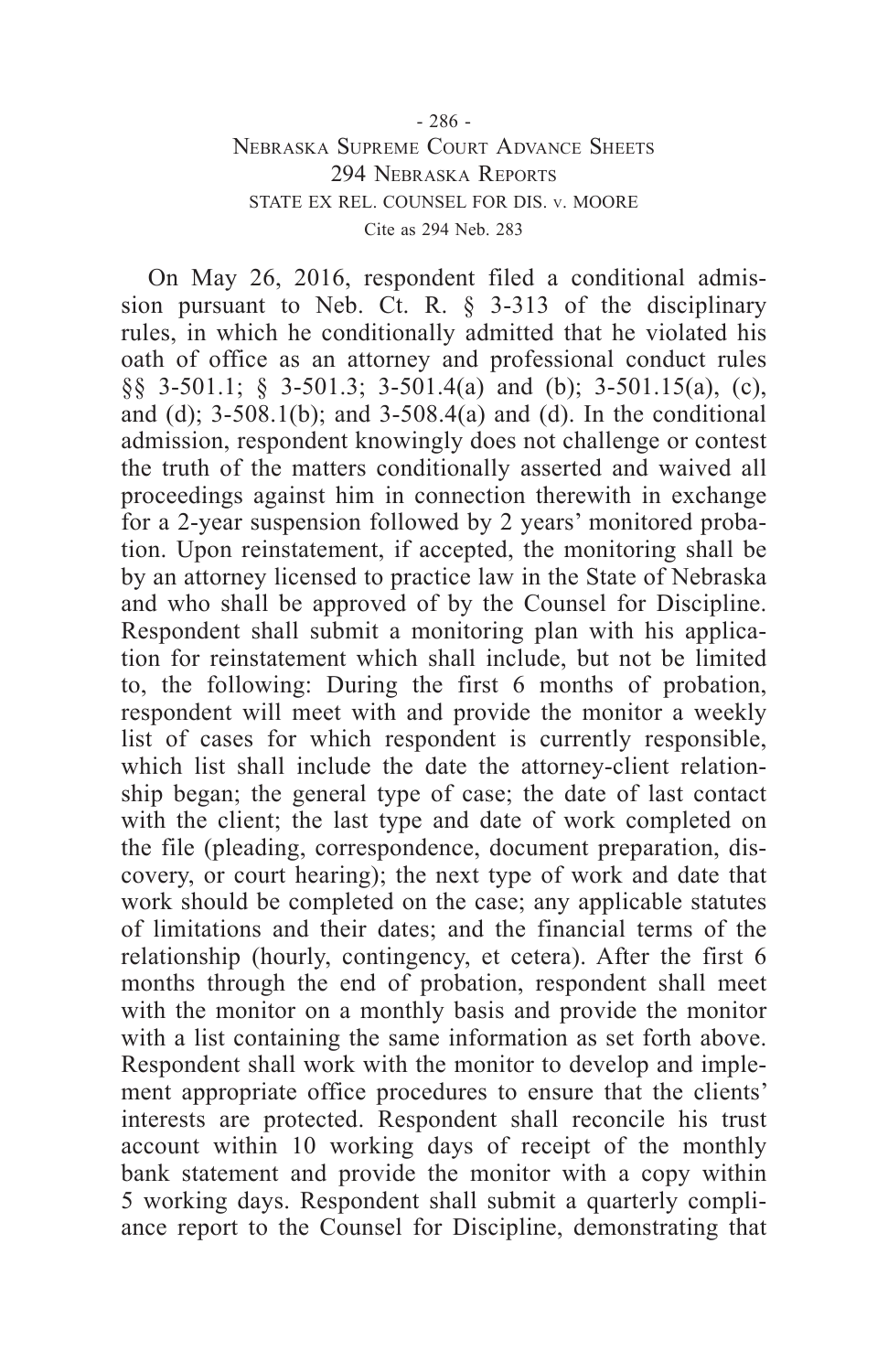- 287 - Nebraska Supreme Court Advance Sheets 294 Nebraska Reports STATE EX REL. COUNSEL FOR DIS. v. MOORE Cite as 294 Neb. 283

respondent is adhering to the foregoing terms of probation. The quarterly report shall include a certification by the monitor that the monitor has reviewed the report and that respondent continues to abide by the terms of probation. If at any time the monitor believes respondent has violated the professional conduct rules or has failed to comply with the terms of probation, the monitor shall report the same to the Counsel for Discipline. Finally, respondent shall pay all the costs in this case, including the fees and expenses of the monitor, if any.

The proposed conditional admission included a declaration by the Counsel for Discipline, stating that respondent's proposed discipline is appropriate and consistent with sanctions imposed in other disciplinary cases with similar acts of misconduct.

# ANALYSIS

Section 3-313, which is a component of our rules governing procedures regarding attorney discipline, provides in pertinent part:

(B) At any time after the Clerk has entered a Formal Charge against a Respondent on the docket of the Court, the Respondent may file with the Clerk a conditional admission of the Formal Charge in exchange for a stated form of consent judgment of discipline as to all or part of the Formal Charge pending against him or her as determined to be appropriate by the Counsel for Discipline or any member appointed to prosecute on behalf of the Counsel for Discipline; such conditional admission is subject to approval by the Court. The conditional admission shall include a written statement that the Respondent knowingly admits or knowingly does not challenge or contest the truth of the matter or matters conditionally admitted and waives all proceedings against him or her in connection therewith. If a tendered conditional admission is not finally approved as above provided, it may not be used as evidence against the Respondent in any way.